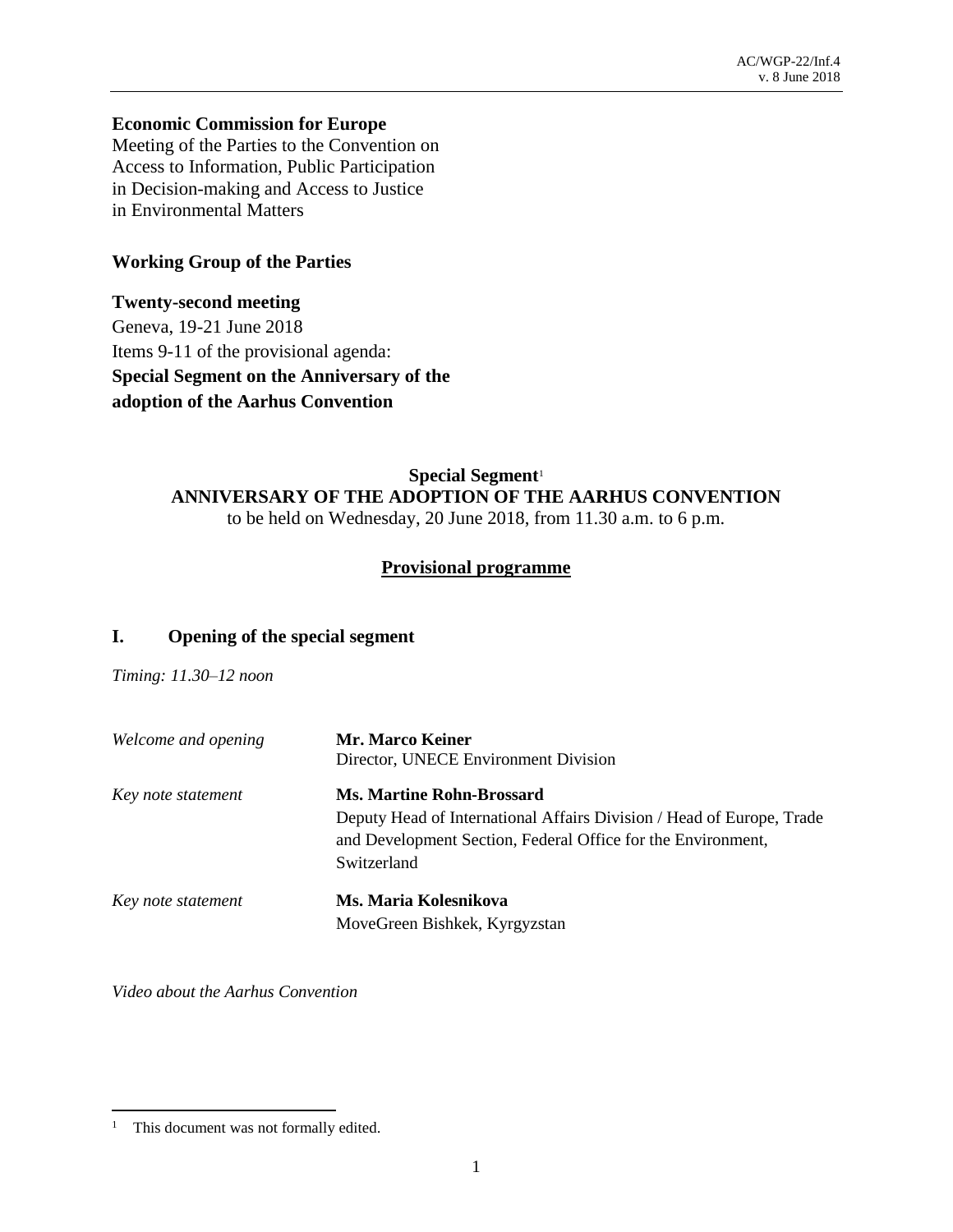# **II. Aarhus Storytelling**

*Timing: 12–1 p.m. and 3.30–4.30 p.m.*

Moderator **Ms. Eva Juul Jensen** Member of the host country secretariat of the fourth "Environment for Europe" Ministerial Conference during the adoption of the Aarhus Convention; Senior Policy Advisor, Ministry of Environment and Food, Denmark

During this session, the Working Group will hear testimonies by former and present Chairs of different bodies of the Aarhus Convention, representatives of Governments, non-governmental organizations and other stakeholders, followed by a general debate.

#### **(i) Setting the Scene**

*Timing: 12.00–12.10 p.m.*

- **Ms. Eva Juul Jensen**, Moderator *Introduction to the session*
- **Mr. Massimo Cozzone,** Senior Officer, Ministry for the Environment, Land and Sea, Italy *Key messages from the Rome Anniversary Event*

### **(ii) Stories Part I – Convention's Early Days and Evolution**

#### *Timing: 12.10–1 p.m.*

*Invited speakers will make short input statements inspiring other delegates to share "Aarhus stories" from the floor:*

• **Mr. Jit Peters**

*Member of the delegation of the Netherlands participated in negotiations on the Aarhus Convention; Chair of the fourth session of the Meeting of the Parties*

#### • **Mr. Jerzy Jendrośka**

*Vice-chair of the negotiations on the Aarhus Convention (1996-1998); current member of the Aarhus Convention Compliance Committee; participating expert in negotiations on the regional agreement on Principle 10 in the Latin America and the Caribbean* 

# • **Mr. Jonas Ebbesson**

*Participating expert in negotiations on Aarhus Convention compliance mechanism (2001-2002) and Chair of the Compliance Committee (2011-present)*

#### • **Mr. Jeremy Wates**

*Former Secretary to the Aarhus Convention (1999-2010) and Secretary General of EEB*

Open microphone – general discussion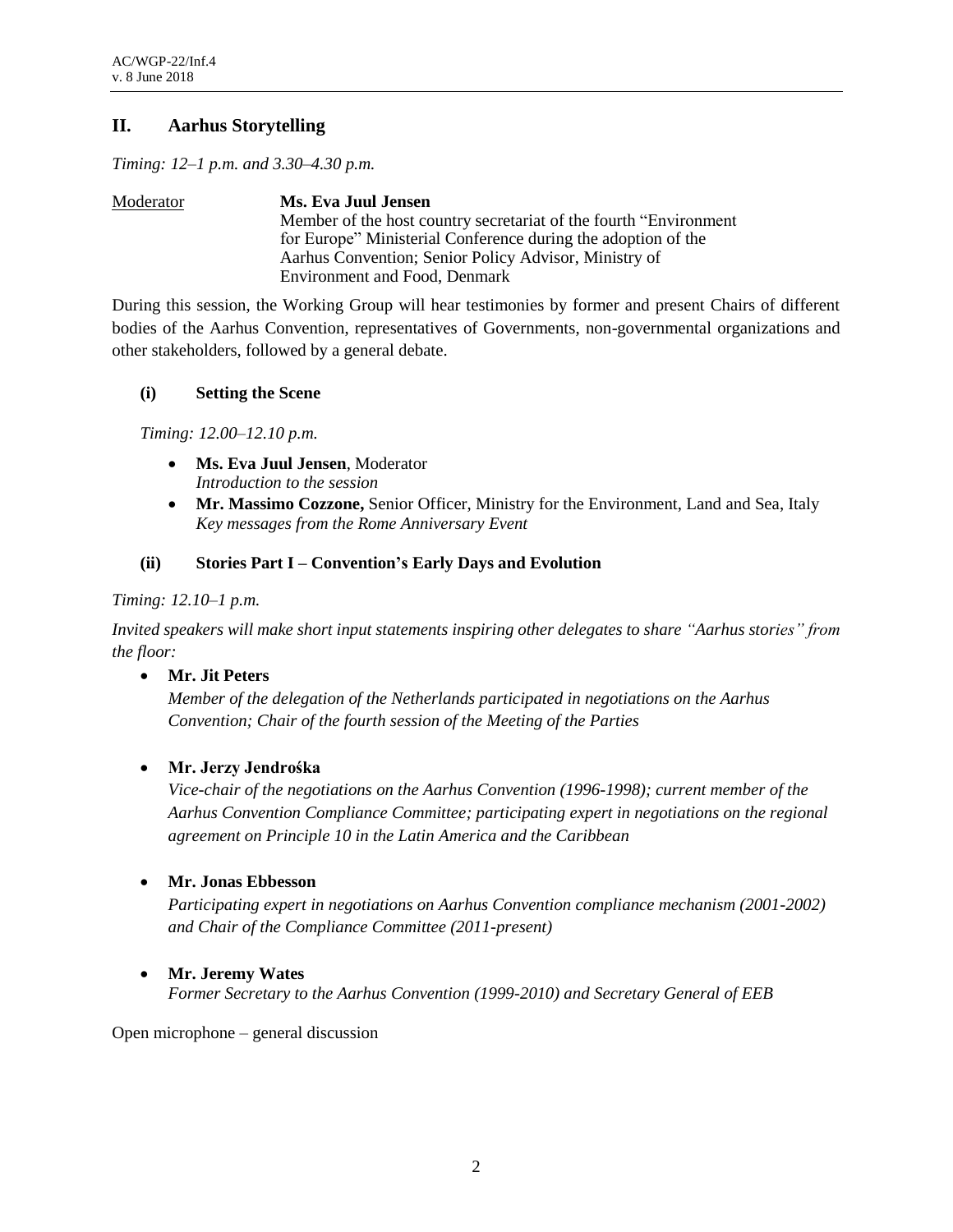# *Networking event*

### *Timing: 2–3.15 p.m. <sup>2</sup>*

A networking event aims at matching countries capacity-building needs with available expertise in other countries and partner organizations with the objective to facilitate networking among countries, nongovernmental organizations and other stakeholders. It will focus on several themes based on the outcomes of capacity-building needs and activities. During this session, participants will have the opportunity to move between the meeting areas of the selected themes. The programme of the networking event is available from:<https://www.unece.org/env/pp/aarhus/wgp22.html>

# **(iii) Stories Part II – Convention's Implementation in the Region and its Global Significance**

### *Timing: 3.30–4.30 p.m.*

*Invited speakers will make short input statements inspiring other delegates to share "Aarhus stories" from the floor:*

- **Mr. Jan Dusik**  *Chair of the 4th session of the Meeting of the Parties (Chisinau, 2011)*
- **Mr. Etienne Ballan**  *Former Chair of the thematic session on public participation in international forums*
- **Mr. Luc Lavrysen** *Judge, Belgian Constitutional Court; the EU Forum of Judges for the Environment*
- **Mr. Andriy Andrusevych** *Society and Environment NGO, on behalf of the European ECO Forum*

Open microphone – general discussion

# **III. Youth, Aarhus and the Sustainable Development Goals**

#### *Timing: 4.30–5.45 p.m.*

The session aims to discuss how young people consider Aarhus (public) rights help them to create a sustainable future. The session will involve youth, representatives of international and non-governmental organizations and other stakeholders. It will be organized in the format of a panel discussion, followed by a general debate.

| Ms. Dafina Peci<br>Secretary General, National Youth Congress of Albania                |
|-----------------------------------------------------------------------------------------|
| Mr. John Knox<br>Special Rapporteur on human rights and the environment (video message) |
|                                                                                         |

 $\overline{a}$ 

<sup>2</sup> Lunch break from 1 to 2 p.m.